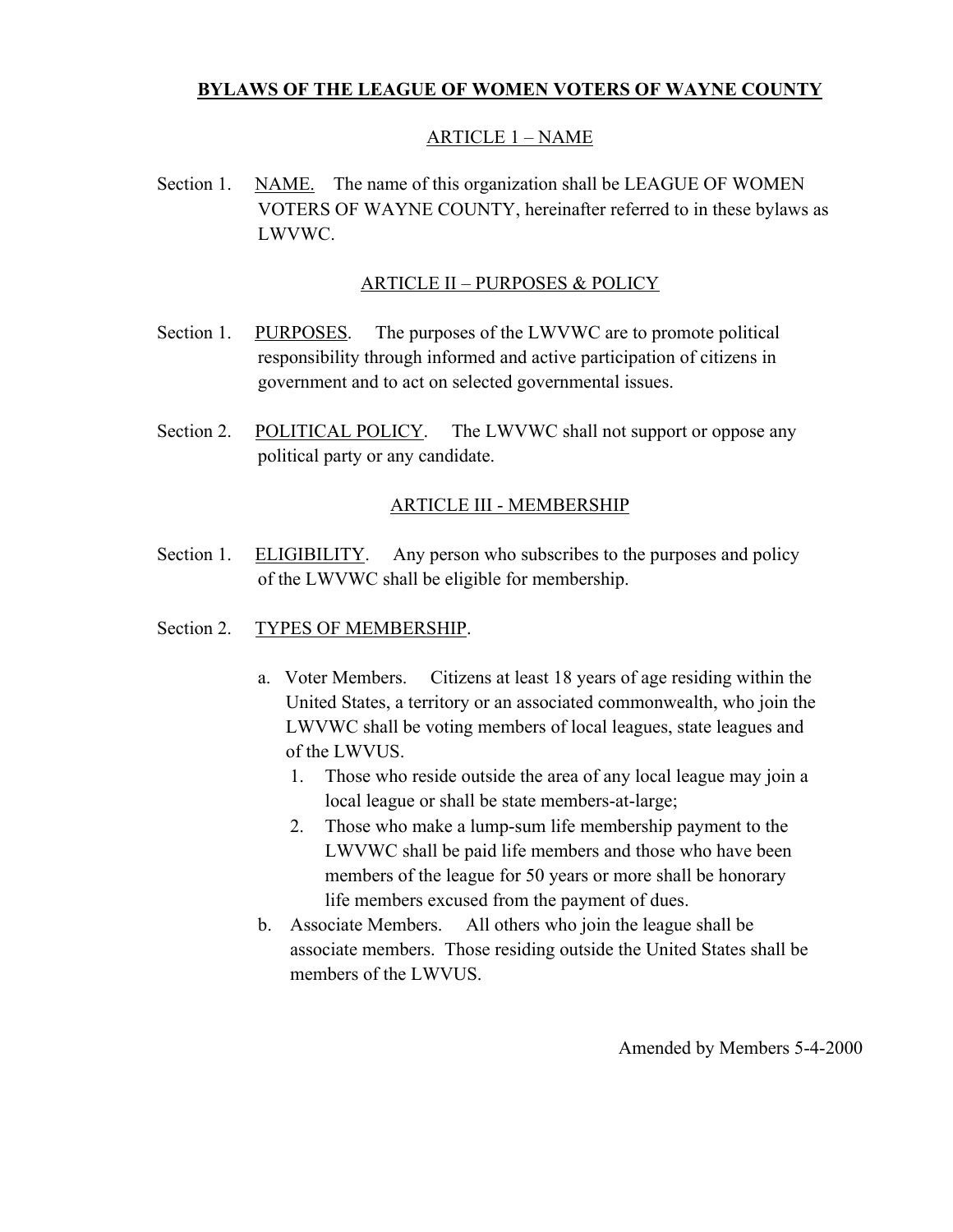## ARTICLE IV – OFFICERS

- Section 1. ENUMERATION AND ELECTION OF OFFICERS. The officers of the LWVWC shall be a President or Co-Presidents, a Vice-President, Program Chair or Co-Vice Presidents/Program Chair, a Secretary and a Treasurer, who shall be elected for terms of two years by the general members at an annual meeting, and take office July 1. The Treasurer and the Vice–President(s) shall be elected in odd-numbered years. The President(s) and the Secretary shall be elected in even-numbered years.
- Section 2. THE PRESIDENT OR CO-PRESIDENTS. The President or a Co-President shall preside at all meetings of the organization and of the Board of Directors. The immediate past Treasurer and/or the current President or Co-President may, in the absence or disability of the current Treasurer, sign or endorse checks, drafts and notes. The President or Co-Presidents shall be exofficio members of all committees except the Nominating Committee. She, he or they shall have such usual powers of supervision and management as may pertain to the office of the President and perform such other duties as may be designated by the Board. The President or Co-Presidents shall be the official spokesperson(s) for the LWVWC.
- Section 3. THE VICE PRESIDENT OR CO-VICE PRESIDENTS. The Vice President or Co-Vice Presidents shall, in the event of absence, disability, resignation or death of the President, possess all the powers and perform all the duties of that office until such time as the Board of Directors shall select one of its members to fill the vacancy. The Vice President or Co-Vice Presidents shall perform such other duties as the President or Co-Presidents and the Board may designate.
- Section 4. THE SECRETARY. The Secretary shall keep minutes of all business meetings of the league and of all meetings of the Board of Directors. She or he shall sign, with the President or Co-Presidents, all contracts and other instruments when so authorized by the Board and shall perform such other functions as may be incident to the office.
- Section 5. THE TREASURER. The Treasurer shall collect and receive all moneys due. The Treasurer shall be the custodian of these moneys, shall deposit them in a bank designated by the Board of Directors, and shall disburse the same only upon order of the Board. She or he shall present statements to the Board at their regular meetings and a report to the annual meeting. The Treasurer shall have the books available for audit at the close of each fiscal year.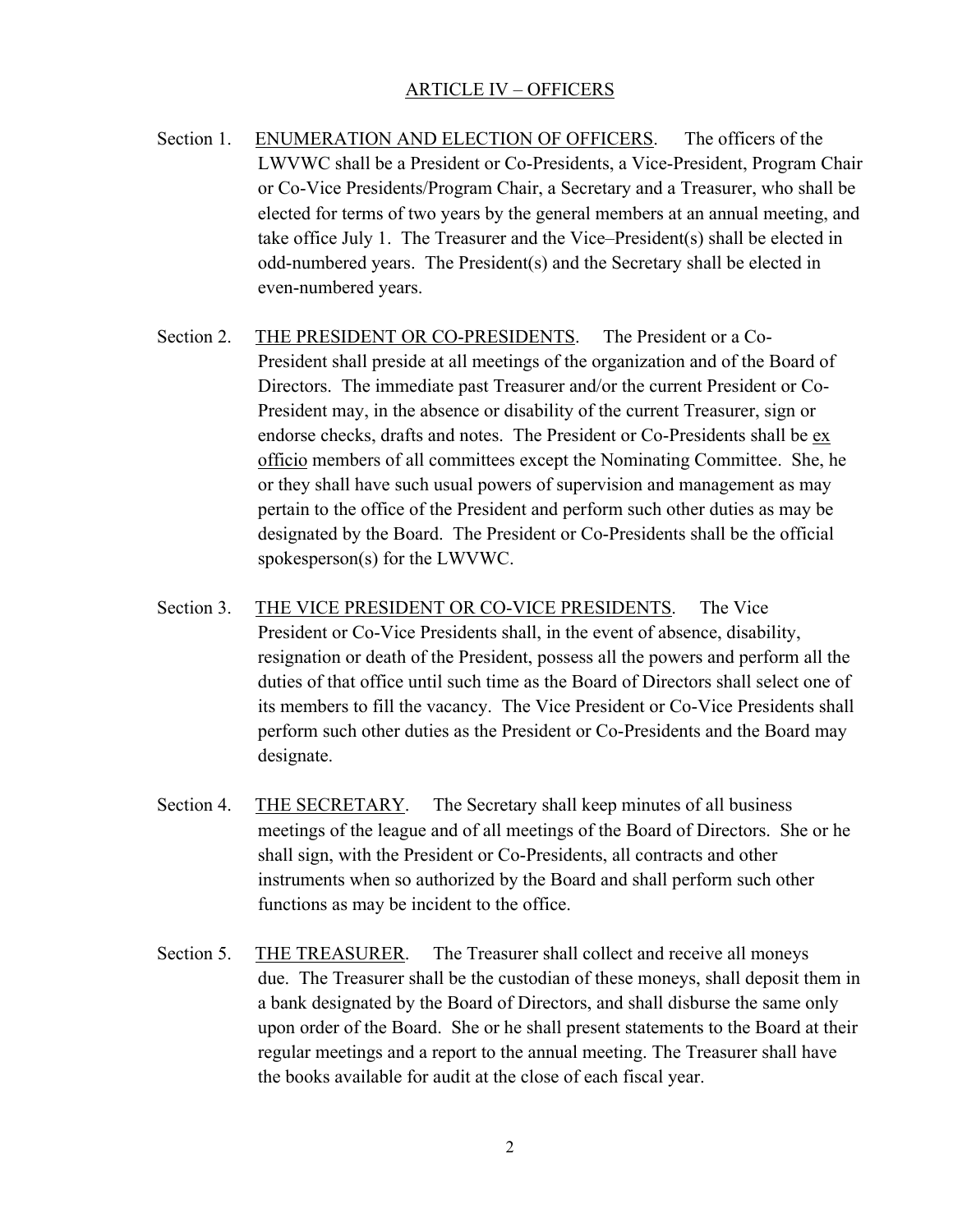# ARTICLE V – BOARD OF DIRECTORS

- Section 1. NUMBER, MANNER OF SELECTION AND TERMS OF OFFICE. The Board of Directors shall consist of the officers of the LWVWC, four elected directors, and not more than seven appointed directors. Two of the elected directors shall be elected by the general membership at each annual meeting in odd-numbered years; the remaining two, in evennumbered years. Elected directors shall serve a term of two years, or until their successors have been elected and qualified. The elected members shall appoint such additional directors, not exceeding seven, as they deem necessary to carry on the work of the league. The terms of office of the appointed directors shall be one year and shall expire at the conclusion of the next annual meeting.
- Section 2. QUALIFICATIONS. No person shall be elected or appointed or shall continue to serve as an officer or director of this organization unless she or he is a voting member of LWVWC.
- Section 3. VACANCIES. Any vacancy occurring in the Board of Directors by reason of the resignation, death, or disqualification of an officer or elected member may be filled, until the next annual meeting, by a majority vote of the remaining members of the Board of Directors. Three unexcused absences of any member from Board meetings shall be deemed a resignation.
- Section 4. POWERS AND DUTIES. The Board of Directors shall have full charge of the property and business of the organization, with full power and authority to manage and conduct same, subject to the instructions of the general membership. It shall plan and direct the work necessary to carry out the program as adopted by the national convention, the state convention, and the annual meeting. The Board shall create and designate such special committees as it may deem necessary.
- Section 5. MEETINGS. There shall be at least four regular meetings of the Board of Directors annually. The President or Co-Presidents may call special meetings of the Board of Directors and shall call a special meeting upon the written request of five members of the Board of Directors.
- Section 6. QUORUM. A majority of the members of the Board of Directors shall constitute a quorum.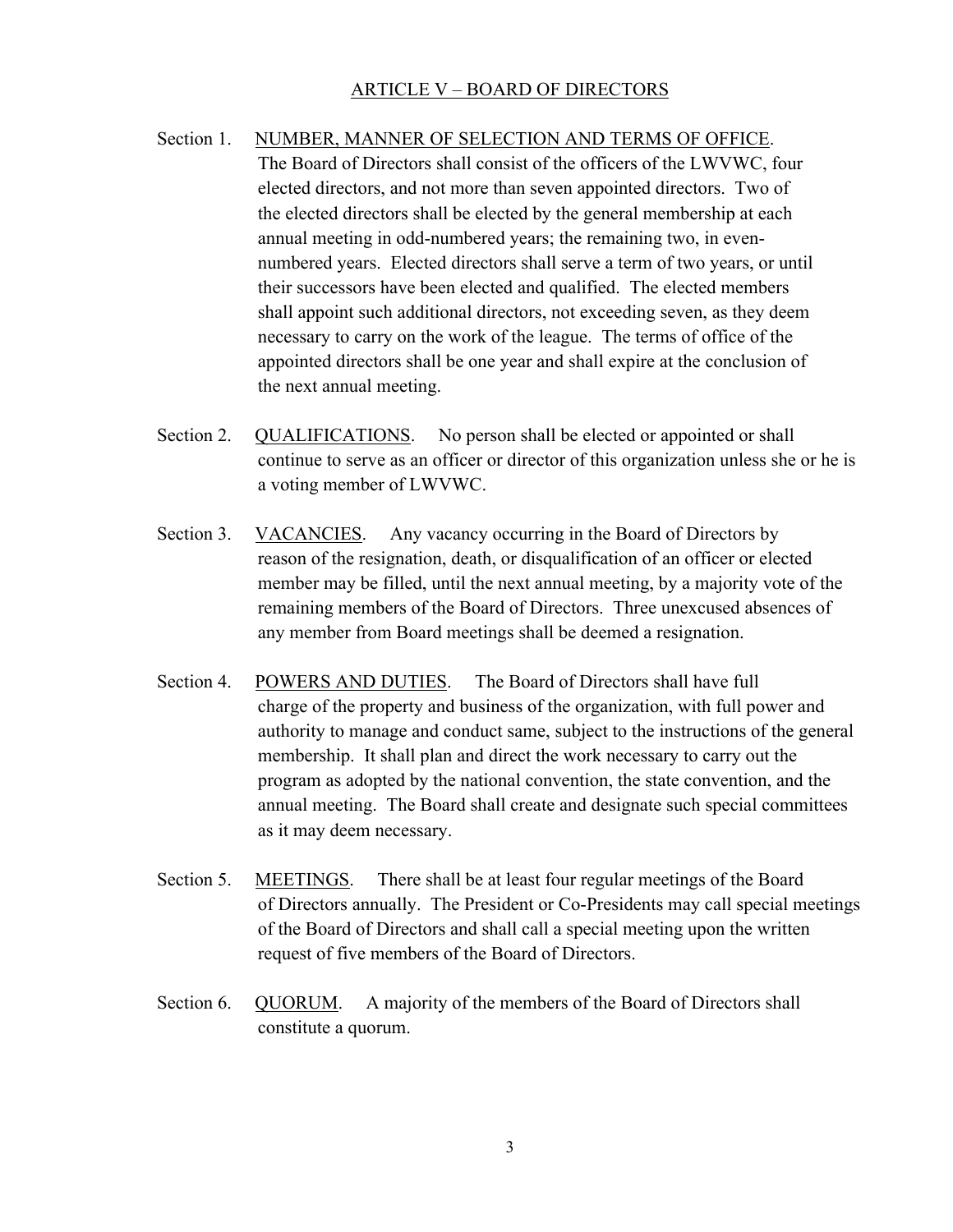### ARTICLE VI - FINANCIAL

- Section 1. FISCAL YEAR. The fiscal year of the LWVWC shall coincide with that of the LWVUS.
- Section 2. DUES. Annual dues shall be payable July 1 of each fiscal year. Any member who fails to pay his or her dues within two months cannot be guaranteed inclusion in the membership booklet. Members paying dues after January 1 will pay the full membership rate and will not be billed again until July of the following year.

Students 18 years of age or older will receive a 10% discount of the annual membership dues. The second person in a household will pay 50% of the annual membership dues.

Amended by Members 5-5-2011

- Section 3. BUDGET. The budget for the ensuing year shall be submitted by the Board of Directors at the annual meeting for adoption. The budget shall include support for the work of the league as a whole.
- Section 4. BUDGET COMMITTEE. A Budget Committee shall be appointed by the Board of Directors at least two months prior to the annual meeting to prepare a budget for the ensuing year. The proposed budget shall be sent to all members one month before the annual meeting. The Treasurer shall be a member of the committee.
- Section 5. DISTRIBUTION OF FUNDS ON DISSOLUTION. In the event of a dissolution for any cause of the LWVWC, all moneys shall be paid to the LWVO. All other property shall be given to charitable or non-profit organizations.

#### ARTICLE VII - MEETINGS

- Section 1. MEMBERSHIP MEETINGS. There shall be at least four meetings of the general membership each year. Time and place shall be determined by the Board of Directors.
- Section 2. ANNUAL MEETING. An annual meeting shall be held between April 1 and May 15, the exact date to be determined by the board of Directors. The annual meeting shall:
	- a. adopt a local program for the ensuing year;
	- b. elect officers and directors, members of the Nominating Committee;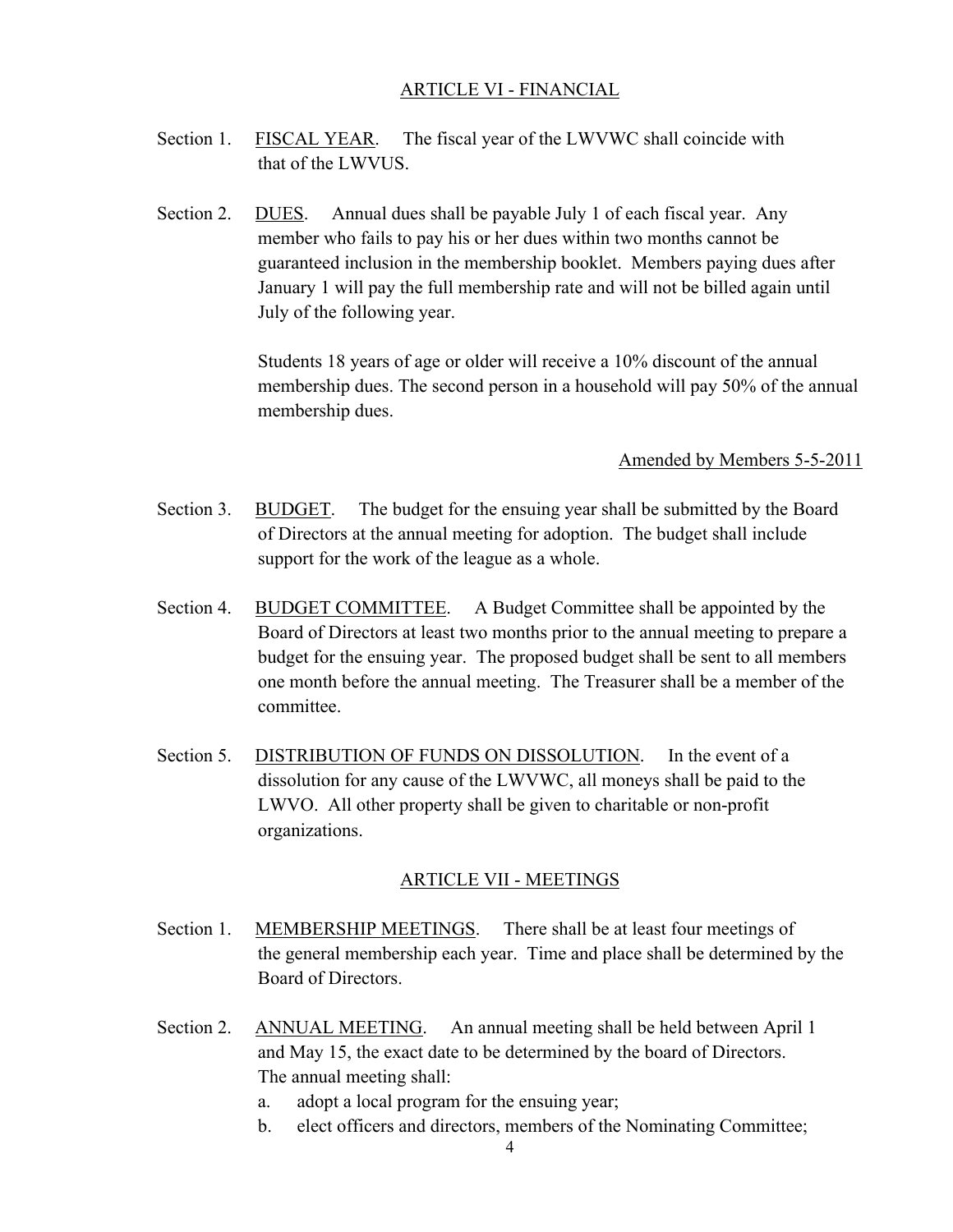- c. adopt an adequate budget;
- d. transact such other business as may properly come before it.
- Section 3. QUORUM. Twenty percent of the membership shall constitute a quorum at all business meetings of the LWVWC. ARTICLE VIII – NOMINATIONS AND ELECTIONS
- Section 1. NOMINATING COMMITTEE. The Nominating Committee shall consist of three members, one of whom shall be a member of the Board of Directors. The chair, who shall not be a member of the Board, shall be elected at the annual meeting. Nominations for these offices shall be made by the current Nominating Committee. The other member shall be appointed by the Board of Directors immediately following the annual meeting. Any vacancy on the Nominating Committee shall be filled by the Board of Directors. Suggestions for nominations for officers and directors may be sent to this committee by any voting member.
- Section 2. REPORT OF THE NOMINATING COMMITTEE AND NOMINATIONS FROM THE FLOOR. The report of the Nominating Committee of its nominations for officers, directors, and the members of the succeeding Nominating Committee shall be sent to all members one month before the date of the annual meeting. The report of the Nominating Committee shall be presented at the annual meeting. Immediately following the presentation of the report, nominations may be made from the floor by any voting member, provided the consent of the nominee shall have been secured.
- Section 3. ELECTIONS. The elections shall be by ballot, providing that when there is but one nominee for each office, the Secretary may be instructed to cast the ballot for every nominee. A majority vote of those qualified to vote and voting shall constitute an election. Absentee or proxy voting shall not be permitted.

### ARTICLE IX - PROGRAM

- Section 1. AUTHORIZATION. The governmental principles adopted by the national convention, and supported by the league as a whole constitute the authorization for the adoption of a program.
- Section 2. PROGRAM. The program of the LWVWC shall consist of:
	- a. action to implement the principles of the LWVUS and the LWVO;
	- b. those local government issues chosen for concerted study and action.
- Section 3. ACTION BY THE ANNUAL MEETING. The annual meeting shall act upon the program using the following procedures: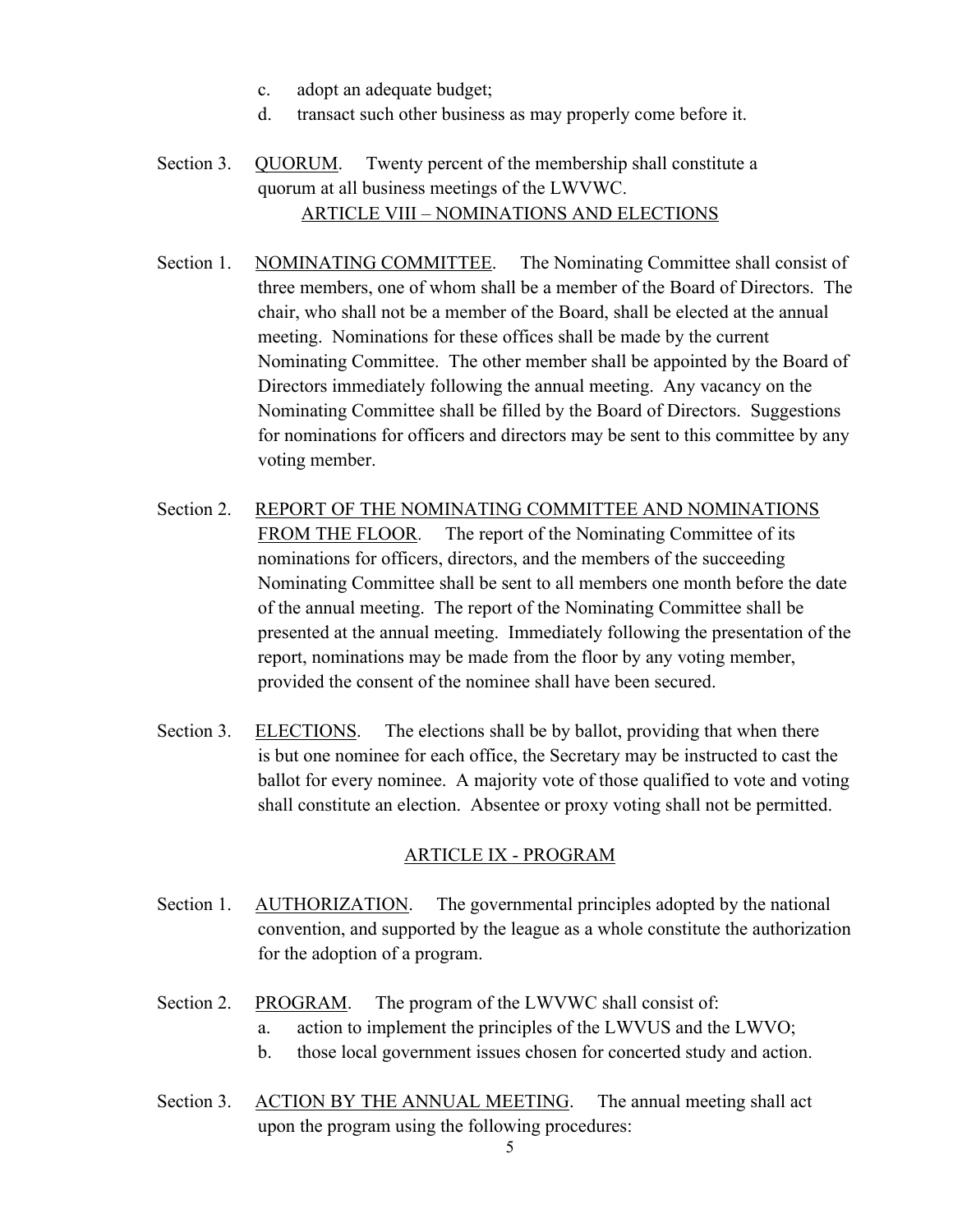- a. The Board of Directors shall consider the recommendations sent in by the voting members two months prior to the annual meeting and shall formulate a proposed program;
- b. The proposed program shall be sent to all members one month before the annual meeting.
- c. A majority vote of the voting members present and voting at the annual meeting shall be required for adoption of issues in the proposed program as presented to the annual meeting by the Board of Directors.
- d. Recommendations for the program submitted by voting members two months prior to the annual meeting but not included in the proposed program recommended by the Board of Directors may be considered by the annual meeting provided that: (1) the annual meeting shall order consideration by a majority vote, and (2) the annual meeting shall adopt the item by a majority vote.
- e. Changes in the program, in the case of altered conditions may be made provided that: (1) the proposed change(s) has (have) been submitted to the Board, (2) the proposed change(s) has (have) been sent to all members as Board recommended or not recommended items, at least two weeks prior to a general membership or unit meeting(s) at which change(s) is (are) discussed, and  $(3)$  final action by the membership is taken in not less than 30 days at a succeeding meeting.
- Section 4. MEMBER ACTION. Members may act in the name of the League of Women Voters only when authorized to do so by the proper Board of Directors. They may act only in conformity with, and not contrary to, a position taken by the LWVWC, and the LWVUS.

# ARTICLE X – NATIONAL CONVENTION, STATE CONVENTION & COUNCIL

- Section 1. NATIONAL CONVENTION. The Board of Directors at a meeting before the date on which the names of delegates must be sent to the national office shall select delegates to that convention in the number allotted the LWVWC under the provisions of the bylaws of the LWVUS.
- Section 2. STATE CONVENTION. The Board of Directors at a meeting before the date on which the names of delegates must be sent to the state office shall select delegates to that convention in the number allotted the LWVWC under the provisions of the bylaws of the LWVO.
- Section 3. STATE COUNCIL. The Board of Directors at a meeting before the date on which the names of delegates must be sent to the state office shall select delegates to that council in the number allotted the LWVWC under the provisions of the bylaws of the LWVO.